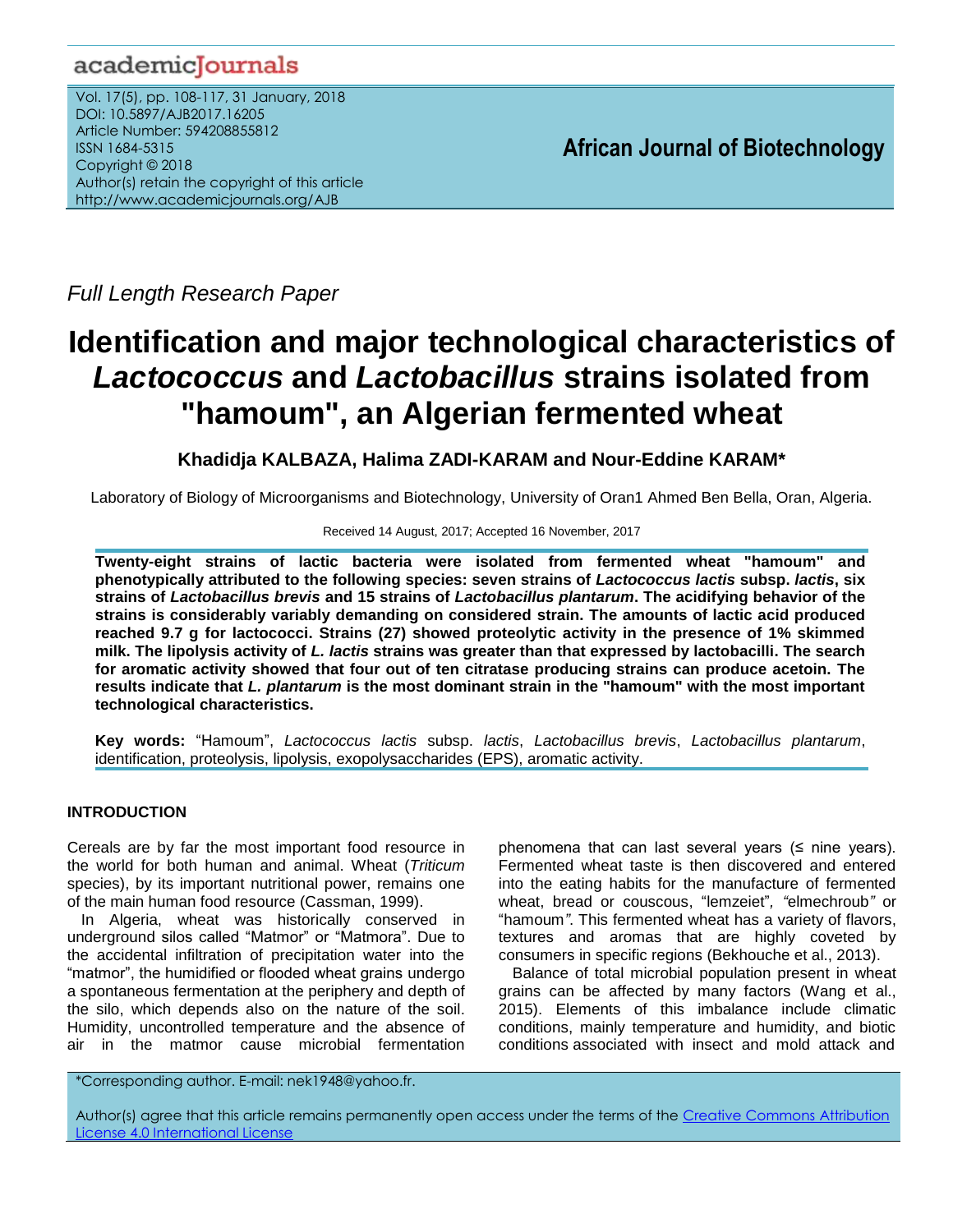pesticide application. Among the microorganisms associated to wheat grains, lactic acid bacteria play a very important role in preserving the balance of the microbial flora and stabilizing the final fermentation products (Corsetti et al., 2017).

Lactic acid bacteria are a heterogeneous group of microorganisms producing lactic acid as the main product of metabolism. They colonize many food products such as dairy products, meat and vegetables. They are involved in a large number of spontaneous fermentations of food products and intervene in the dairy industry and fermentation of many other food products. They contribute to both texture and flavor of food and the production of aromatic compounds. They constitute a group of bacteria united by a multitude of morphological, metabolic and physiological characteristics. In general, they are described as Gram-positive bacteria, immobile, rods and cocci, non-sporulating, free of cytochromes and catalase, anaerobic micro-aerophiles, strictly fermentative, with complex nutritional requirements (amino acids, peptides, vitamins, salts, fatty acids, fermentable carbohydrates) and produce lactic acid as the main end product during carbohydrates fermentation (Axelsson, 2004).

Currently, lactic acid bacteria encompass 13 different bacterial genera: *Lactobacillus*, *Bifidobacterium*, *Leuconostoc*, *Lactococcus*, *Enterococcus*, *Streptococcus*, *Pediococcus*, *Carnobacterium*, *Oenococcus*, *Weissella*, *Aerococcus*, *Tetragenococcus* and *Vagococcus*. Classification can be done according to phylogenetic criteria by the use of molecular methods. However, the classical phenotypic/biochemical characterization remains practical in the preliminary identification of microorganisms. Some phenotypic characteristics are used to identify species within genus such as ability to ferment carbohydrates, different bile concentrations toleration, extracellular polysaccharides production, growth factors requirement, acetoin production, and some enzymes synthesis. The G+C composition of the DNA, the fatty acid composition, the electrophoretic mobility of lactate dehydrogenase are criteria that can also be studied for the identification of lactic species (Vandamme, 1996; Stiles and Holzapfel, 1997; Ho et al., 2007).

*Lactobacillus* is one of the most important genus involved in food microbiology, due to its role in food production and preservation. Lactobacilli contribute to the flavor of fermented foods by diacetyl production. The genus *Lactobacillus* was proposed by Beijerinck in 1901. They are long and fine (sometimes curved) rods often grouped in chains, immobile, non-sporulated, with negative catalase, and developed at 30 to 40°C. Lactobacilli have very complex nutritional requirements lactic acid bacteria. It is therefore quite heterogeneous, contains species with a wide phenotypic/biochemical variety, and physiological properties. Heterogeneity is reflected by the type of molecular percentage G+C of the DNA in the species of this genus (Schleifer and Ludwig,

1995; Axelsson, 2004; Hammes and Hertel, 2006).

The lactococci have been used primarily as starter cultures for various dairy products (yogurt, Cheddar, and hard cheeses). For most parts, they have been limited to N and D Streptococci and *Leuconostoc cremoris* and *Leuconostoc dextranicum*. The lactococci are Grampositive cocci, nonmotile, grow at 10 and 40°C, but not 45°C, grow in 4% NaCl (except for *L. cremoris*); some species grow in 0.1% methylene blue milk medium. The lactococci ferment glucose by the hexose diphosphate pathway with the formation of L(+) lactic acid. In general, *Lactococcus* species produce smooth colonies with an entire edge on agar media (Carr et al., 2002).

*Lactococcus lactis* is predominantly found on plant material and in the dairy environment. It is extensively used in dairy fermentations, which is mainly due to its role in the development of texture and flavor through, for example proteolysis and the production of volatile flavor compounds. It also contributes to food preservation through the production of organic acids and bacteriocins such as nisin. Four *L. lactis* subspecies have been defined: subsp. *lactis*, subsp. *cremoris*, subsp. *hordniae*, and subsp. *tructae* (Backus et al., 2017).

To our knowledge, very few studies have been carried out on the fermented wheat "hamoum", but without a special interest regarding the technological interest in lactobacilli and lactococci. The metabolic activities of bacterial species sought by food industry, like production of lactic acid, aroma or thickening saccharides. Then, the objectives of this study were to isolate these lactic acid bacteria from "hamoum" in order to identify and highlight their technological characteristics.

#### **MATERIALS AND METHODS**

#### **Isolation and storage of lactic acid bacteria**

To carry out this study, 28 strains of lactic acid bacteria were isolated from fermented wheat "hamoum": three samples of hammoum of three different matmors (underground silos) were taken in sterile bottles; an aliquot of 5 g was homogenized with Stomacher, then was added to 10 ml of sterile skimmed milk and placed to coagulate at 30°C for 24 h in order to promote the development of the endogenous lactic flora. After coagulation of milk, the first dilutions were prepared by mixing 1 ml of each milk sample with 9 ml of physiological water (0.90% w/v NaCl solution). Decimal dilutions were then made in the same solution. Purification of bacterial strains was performed by the method of the streaks on solid MRS medium (De Man et al., 1960). Incubation was carried out at 30°C for 48 h. Obtained colonies were examined macroscopically and bacteria were characterized microscopically after Gram staining. The search for catalase activity was performed for all strains. Gram positive and catalase negative bacteria were then stored at -20°C in MRS medium supplemented (v/v) with 40% glycerol.

#### **Strains identification**

#### *Physiological and biochemical study of strains*

Bacterial growth was followed by spectrophotometric measures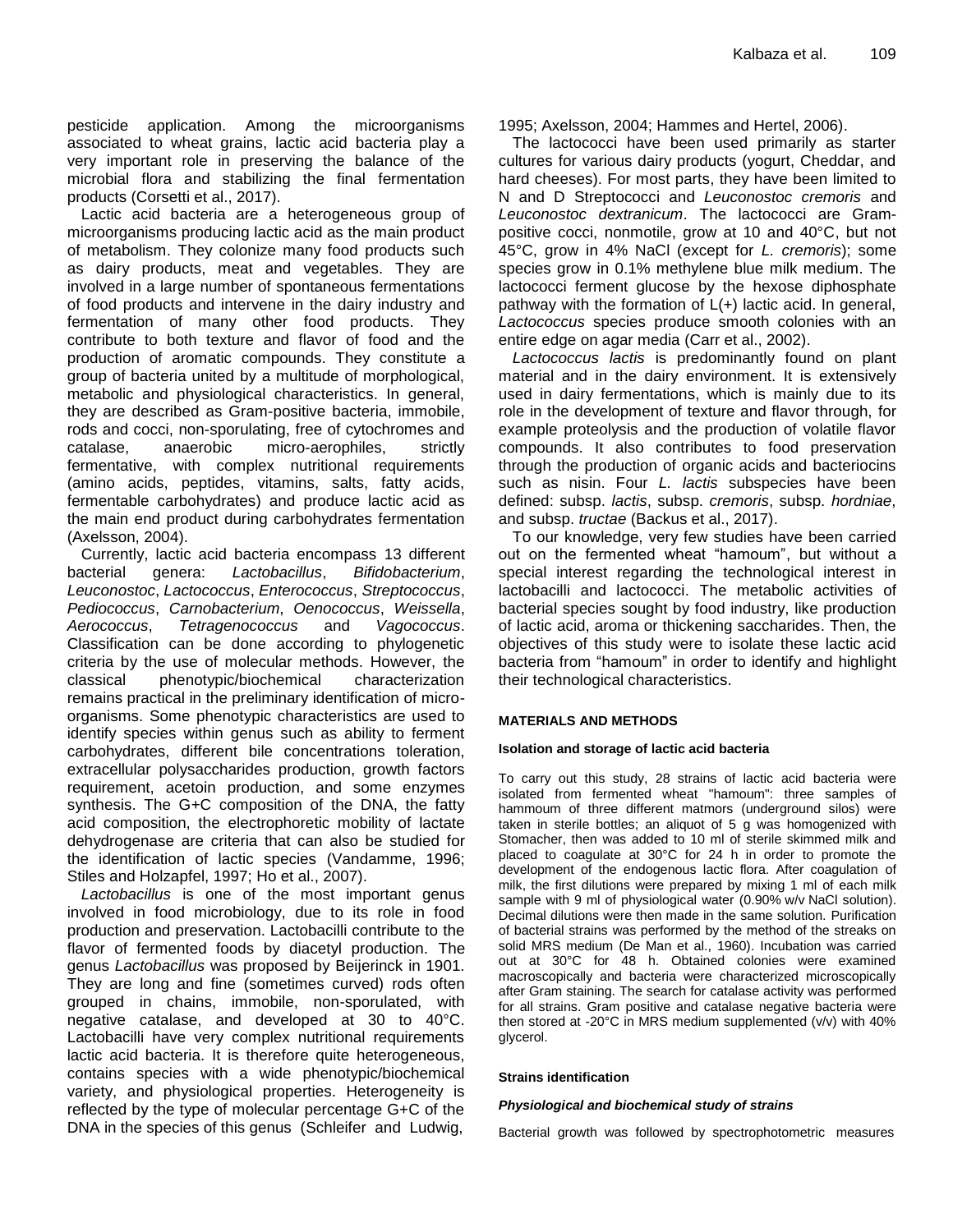$(A_{600nm})$  at different temperatures: 10, 15, 37, and 45 $^{\circ}$ C, different pH: 4; 4.5 and 8 and different concentrations of NaCl: 2, 4 and 6.5% in liquid MRS medium. Each strain was seeded into two tubes containing the Falkow medium (Falkow et al., 1958): a control tube (without arginine) and a test tube (with arginine). The presence of arginine dihydrolase results in turning the pH indicator towards violet, whereas glucose fermentation in the control tube leads to the turning of the colored indicator towards the yellow.

Fermentation type was searched out for all the strains. The strains were seeded in tubes containing 10 ml of MRS medium and a Durham tube, and then incubated at 30°C for 48 h. The accumulation of gas in the Durham tube shows that the path of degradation of the sugar is heterofermentary, otherwise it is homofermentary.

#### *Identification with API50 CHL galleries*

Fermentation profiles of the strains were established using the API50 CHL biochemical galleries according to manufacturer instructions. The identification of strains was performed using Apiweb<sup>™</sup> software of Biomerieux.

#### *Study of technological characteristics of strains*

**Measurement of acidity produced by bacteria:** The acidity produced by the bacteria in MRS medium was estimated by pHmeter using Dornic soda (N/9) (Karam and Karam, 1994) after an incubation period of 24 h at 30°C. Results were expressed in Dornic degrees according to the formula: Acidity ( $°D$ ) = n x 10 (n = average volume of soda to titrate 10 ml of milk;  $1 \degree D = 0.1$  g/L of produced lactic acid) (Accolas et al., 1971).

**Bacterial proteolysis activity:** Cells capacity for proteolysis was sought in MRS medium Na/Na<sub>2</sub>-phosphate buffered to pH 7 supplemented with 2% of reconstituted sterile skimmed milk at 10%, according to the method described by Van Den Berg et al. (1993) and adapted by Roudj et al*.* (2009).

**Lipolytic activity:** Lipolytic activity was sought on solid MRS medium Na/Na<sub>2</sub>-phosphate buffered to pH 7 and supplemented with 1% of milk fat as sole lipid source.

**Aromatic activity:** (1) Search for acetoin (Hydroxy-3-butanone-2 or acetylmethylcarbinol): Bacteria were inoculated into Clark and Lubs medium. After incubation at 30°C for 48 h, the production of acetoin was demonstrated by means of Voges-Proskauer colored reaction (Eddy, 1961). (2) Search for citratase: The production of citratase was demonstrated by bulk culture in semi-solid agar with citrated milk; prepared by adding 0.5 ml of 10% sodium citrate solution to 10 ml of milk with 1% (0.1 ml) of the preculture and then adding 4 ml of molten agar at 48°C (Harrigan, 1998).

**Exopolysaccharides (EPS) production:** The production of EPS was sought on Mayeux medium (*Leuconostoc* specific medium) and on hypersaccharosed solid MRS medium containing 50 g of sucrose per liter (Messens et al., 2002).

# **RESULTS AND DISCUSSION**

#### **Strains identification**

After purification series on MRS medium (pH 5.4), bacterial colonies presented the following characteristics:

small, whitish, smooth, curved and with regular outline. Results of morphologic tests have also shown that all strains were Gram positive and catalase negative. Microscopic observation has revealed two cell forms: 7 strains have presented the shape of small cocci rallied in chains, recalling the form of *Lactococcus* strains, and 21 strains whose cells have presented the shape of isolated rods or short chains belong to *Lactobacillus* genus.

Among the lactobacilli, 14 isolates were homofermentatives and did not possess arginine dihydrolase. All these strains did not grow at 10°C but grew at 15 and 37°C. Out of them, only nine were able to grow at 45°C. These isolates belong to Group II of lactobacilli (Streptobacteria) according to Axelsson (2004) and Hammes and Hertel (2006) recommendations. The six other strains of bacilli belong to Group III of the lactobacilli (Betabacteria) because they are heterofermentatives with positive ADH, and grew at 15°C but not at 45°C. Eight strains of *Lactococcus* were homofermentary, possessed ADH and grew at 15, 37 and 45°C. Table 1 shows the physiological and biochemical characteristics of the strains.

Results of fermentation of the carbohydrates on the API 50CHL gallery allowed the identification of the strains. The results (Table 1) show that the 7 strains of *Lactococcus* belong to *L. lactis* subsp*. lactis*, the 6 heterofermentative strains of *Lactobacillus* are part of *Lactobacillus brevis.* The 15 homofermentative lactobacilli belong to *Lactobacillus plantarum*; which was confirmed by the ATCC 14917 *L. plantarum* carbohydrate fermentation profile obtained from Biomerieux database.

# **Technological characteristics of strains**

# *Acidity produced by bacteria*

The results (Figure 1) lead us to note that the acidifying behavior of these bacteria is variable from one strain to another in the same species. In this study, comparison between means of acidity production in all readings has not revealed any significant difference in all strains, which reflects stability of this characteristic (Table 2).

The strains of *L. plantarum* has produced acidity varying from 10 to 90°D, which is greater than that produced by strains of *L. brevis.* These results are in agreement with those of Zhang and Vadlani (2014). *L. plantarum* is known to be homofermentative to hexoses, producing 2 moles of lactic acid per hexoses mole (Passos et al., 1994). However, the higher acidifying behavior was that of the strains of *L. lactis*. They produced lactic acid amounts of up to 9.7 g/L, which is in agreement with the work of Åkerberg et al*.* (1998). In general, lactobacilli ferment lactose by producing lesser amounts than *Lactococcus* and this was also suggested by Herreros et al. (2003). In fact,comparison between means of acidity production of the different strains has revealed a significant difference (P<0.05) (Table 3).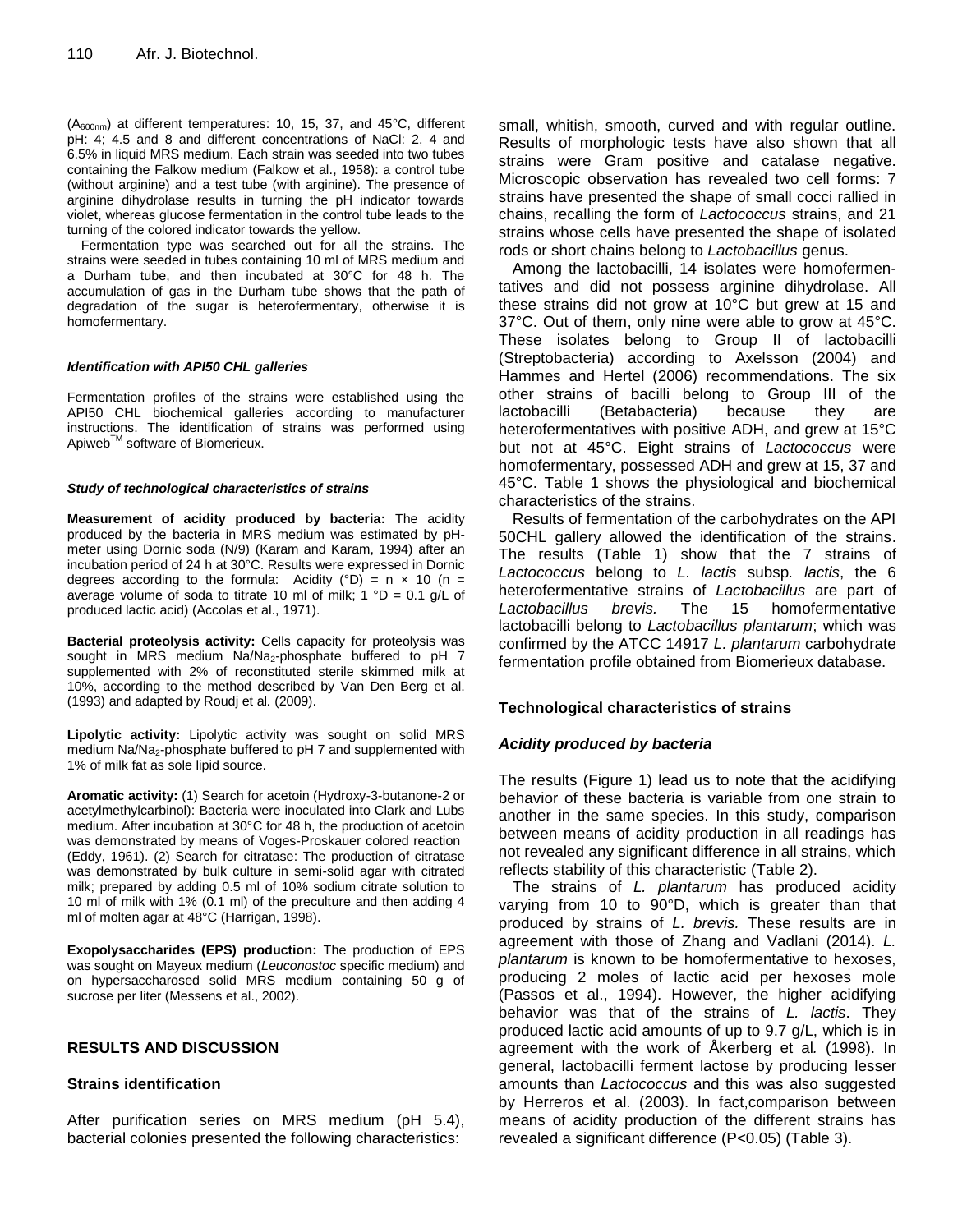|                                  | Code of the<br>strain | <b>Arginine</b><br>dihydrolase | Gas<br>production | <b>Growth at different</b> |           |           |                          |                          |           |           |           |                          |                          |
|----------------------------------|-----------------------|--------------------------------|-------------------|----------------------------|-----------|-----------|--------------------------|--------------------------|-----------|-----------|-----------|--------------------------|--------------------------|
| <b>Species</b>                   |                       |                                |                   | Temperature (°C)           |           |           | % NaCl                   |                          |           | pH        |           |                          |                          |
|                                  |                       |                                |                   | 10                         | 15        | 37        | 45                       | $\overline{\mathbf{2}}$  | 4         | 6.5       | 4         | 4.5                      | $\bf 8$                  |
|                                  | HMTK10                | $\ddot{}$                      | +                 | ÷,                         | $\ddot{}$ | $\ddot{}$ |                          | $\overline{\phantom{a}}$ |           |           | $\ddot{}$ | $\ddot{}$                | $\blacksquare$           |
| Lactobacillus<br>brevis          | HMTK24                | $\ddot{}$                      | $\ddot{}$         |                            | +         | +         |                          | +                        |           |           | +         | $\ddot{}$                | $\overline{\phantom{a}}$ |
|                                  | HMTK29                | +                              | +                 |                            | +         | +         |                          | +                        | +         |           |           |                          |                          |
|                                  | HMTK52                | $\ddot{}$                      | ÷                 |                            | $\ddot{}$ | +         |                          | $\ddot{}$                |           |           |           |                          |                          |
|                                  | HMTK56                | $\ddot{}$                      | $\ddot{}$         |                            | $\ddot{}$ | $\ddot{}$ |                          |                          |           |           |           |                          |                          |
|                                  | HMTK57                | +                              | +                 |                            | +         |           |                          |                          |           |           |           |                          |                          |
|                                  | HMTK2                 |                                |                   |                            | +         | +         | +                        | +                        | +         | $\ddot{}$ | +         | +                        | +                        |
|                                  | HMTK6                 |                                |                   |                            | +         | $\ddot{}$ | $\ddot{}$                | +                        | $\ddot{}$ |           |           | $\overline{\phantom{0}}$ | $\blacksquare$           |
|                                  | HMTK8                 |                                |                   |                            | +         | $\ddot{}$ | $\ddot{}$                | $\ddot{}$                | $\ddot{}$ |           |           | $\ddot{}$                | $\overline{\phantom{a}}$ |
|                                  | HMTK9                 |                                |                   |                            | +         | $\ddot{}$ | $\ddot{}$                | $\ddot{}$                | $\ddot{}$ | +         |           |                          | $\ddot{}$                |
|                                  | HMTK21                |                                |                   |                            | +         | +         | $\overline{\phantom{a}}$ | +                        |           |           |           | $\ddot{}$                |                          |
|                                  | HMTK23                |                                |                   |                            | $\ddot{}$ | $\ddot{}$ | $\ddot{}$                | $\ddot{}$                | +         |           |           |                          | $\ddot{}$                |
| Lactobacillus                    | HMTK25                |                                |                   |                            | $\ddot{}$ | +         | $\overline{\phantom{a}}$ | $\ddot{}$                |           |           |           |                          |                          |
| plantarum                        | HMTK26                |                                |                   |                            | $\ddot{}$ | $\ddot{}$ |                          | $\ddot{}$                |           |           |           |                          |                          |
|                                  | HMTK28                |                                |                   |                            | $\ddot{}$ | $\ddot{}$ |                          | $\ddot{}$                |           |           |           |                          |                          |
|                                  | HMTK50                |                                |                   |                            | $\ddot{}$ | +         | ٠                        | $\ddot{}$                |           |           | +         | $\ddot{}$                |                          |
|                                  | HMTK51                |                                |                   |                            | $\ddot{}$ | $\ddot{}$ | $\overline{\phantom{a}}$ | $\ddot{}$                | $\ddot{}$ |           | +         | $\ddot{}$                | $\overline{\phantom{a}}$ |
|                                  | HMTK53                |                                |                   |                            | $\ddot{}$ | +         | +                        | $\ddot{}$                |           |           |           | ٠                        |                          |
|                                  | HMTK58                |                                |                   |                            | $\ddot{}$ | +         | $\ddot{}$                | +                        | +         |           |           | $\ddot{}$                |                          |
|                                  | HMTK59                |                                |                   |                            | $\ddot{}$ | $\ddot{}$ | $\ddot{}$                | $\ddot{}$                | $\ddot{}$ |           |           |                          | +                        |
| Lactococcus<br>lactis ssp lactis | HMTK1                 | +                              |                   |                            | +         | +         | +                        | +                        | +         |           |           |                          | +                        |
|                                  | HMTK3                 | +                              |                   |                            | +         | +         | $\ddot{}$                | +                        | +         | +         |           |                          |                          |
|                                  | HMTK4                 | +                              |                   |                            | +         | +         | +                        | $\ddot{}$                |           |           | +         | +                        |                          |
|                                  | HMTK7                 | +                              |                   |                            | $\ddot{}$ | $\ddot{}$ | +                        | $\ddot{}$                |           |           |           | $\blacksquare$           | +                        |
|                                  | HMTK20                | $\ddot{}$                      |                   |                            | $\ddot{}$ | +         | +                        | $\ddot{}$                | +         | +         |           | $\ddot{}$                | $\ddot{}$                |
|                                  | HMTK22                | +                              |                   |                            | +         | +         | $\ddot{}$                | +                        | +         |           |           |                          | +                        |
|                                  | HMTK54                | +                              |                   |                            | $\ddot{}$ | +         | +                        | $\ddot{}$                | +         |           |           |                          | +                        |
|                                  | HMTK55                | +                              |                   |                            | +         | +         | +                        | +                        | +         |           |           |                          | +                        |

**Table 1.** Phenotypic characteristics of strains isolated from "hamoum".

+, Positive reaction; -, negative reaction.

According to these results, it may be suggested that strains with good acidifying activity can be proposed for application in the dairy industry, in which they lead to pH decrease, which plays an important and essential part in the coagulation of milk by destabilizing the casein micelles on one hand and giving the product its distinct and characteristic taste, thus contributing to flavor and aroma production. They may also act as inhibitors of undesirable micro-organisms.

# *Proteolysis activity*

All the tested strains except the HMTK24 strain showed a growth with proteolysis activity confirmed by the appearance of a clear halo around the colonies seeded in a touch on the surface of the MRS medium supplemented with 1% of skimmed milk reconstituted at 10% (Figure 2).

According to Vuillemard (1986), the strain is consider as a proteolytic one if it presents a lysis zone with a diameter of 5 to 15 mm. In comparison with this data, our strains are revealed to be proteolytic, with proteolysis zone diameters between 6 and 14 mm. *L. lactis* subsp. *lactis* strains are more proteolytic than *Lactobacillus*  strains, of which 50% have a lysis zone greater than or equal to 10 mm. The statistical study showed significant differences (p <0.05) between the results obtained for the three species (Table 4). These results are consistent with those of Hassaïne et al. (2007). *L. lactis* possesses a complex proteolysis system comprised of multiple intracellular peptidases and a single protease anchored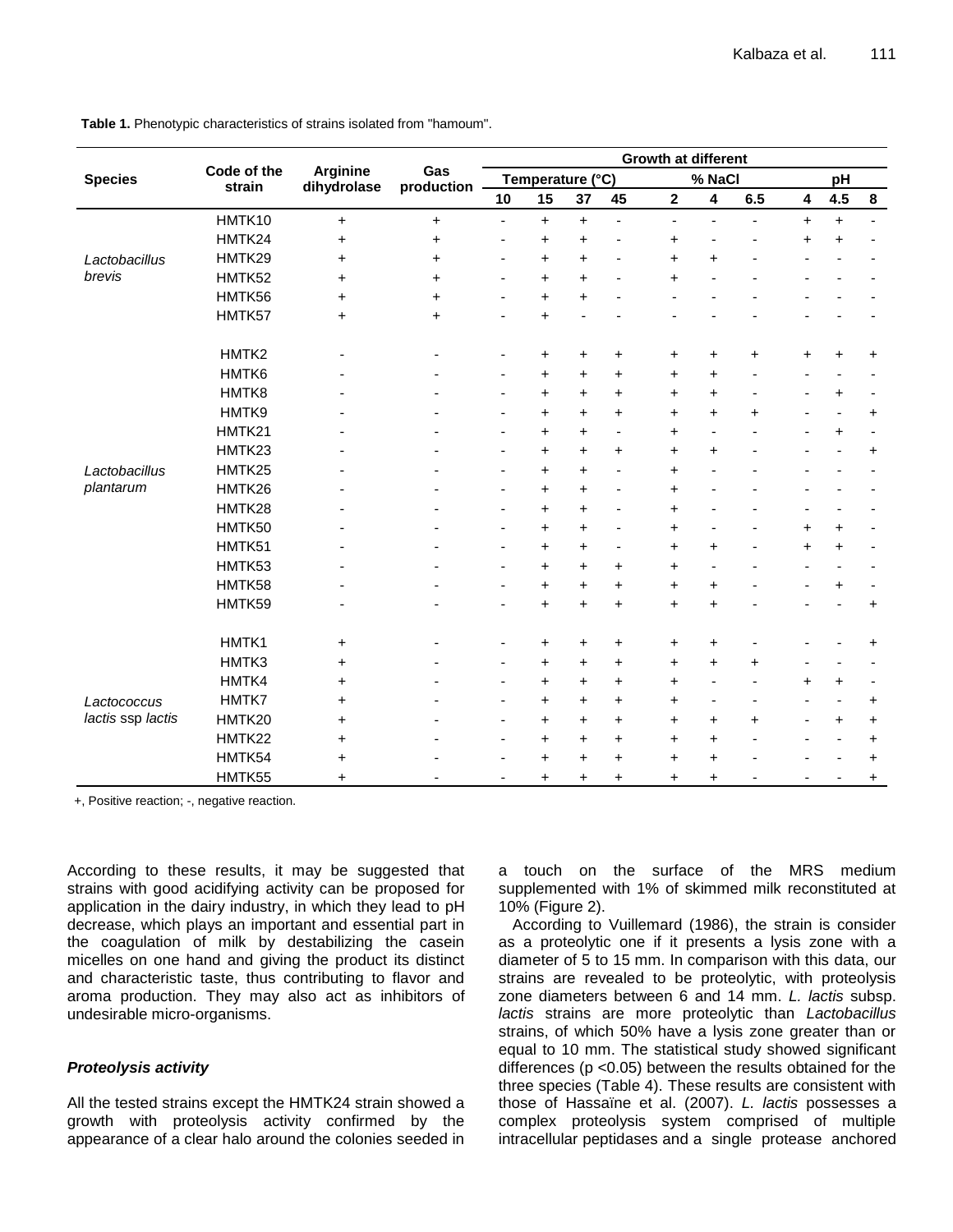Acidity in degree Dornic



**Figure 1.** Acidity produced by the strains.

| Table 2. Mean ± standard deviation of acidity produced by strains during experiment assays. |  |  |  |
|---------------------------------------------------------------------------------------------|--|--|--|
|---------------------------------------------------------------------------------------------|--|--|--|

| <b>Parameter</b>      | Lactobacillus brevis | Lactobacillus plantarum | Lactococcus lactis |
|-----------------------|----------------------|-------------------------|--------------------|
| 1 <sup>st</sup> assay | 46.50±8.41           | $64.00+24.91$           | $80.25 \pm 18.95$  |
| $2^{nd}$ assay        | $49.25 \pm 8.75$     | 64.04±24.80             | 79.75±18.85        |
| $3rd$ assay           | $48.25 \pm 10.01$    | 64.68±24.77             | 80.88±18.87        |

to the cell surface, PrtP, whose gene is plasmidic, a serine protease that allows growth in milk by hydrolyzing caseins (Kunji et al., 1996). Some strains of *L. lactis* possess a surface protease specific to the maturation of the precursor of nisin. A functional protease of the HtrA family was demonstrated in *L. lactis* (Poquet et al., 2001).

The strains of *Lactobacillus* exhibit proteolytic activity with lysis zones with a diameter ranging from 6 to 12 mm, which is in line with the results of Roudj et al. (2009). *L. brevis* have shown a moderate level of proteolysis compared to *L. plantarum* with lysis diameters not exceeding 8 mm, these results being in agreement with the work of Belkheir et al. (2017). Strains exhibiting high proteolytic activity could be used with other ferments as complement or secondary culture. These strains can contribute to the development of the flavors during the maturation stage of cheese or in the manufacture of the fermented beverages.

*L. lactis* and *Lactobacillus* are largely deficient in the capacity of amino acid biosynthesis, which is compensated for by the ability to synthesize a large number of peptidases, amino acid permeases and multiple oligopeptide transport systems (Opp) (Klaenhammer et al., 2005). A large number of *Lactococcus* and *Lactobacillus* peptidases have been purified and biochemically characterized; in most cases, the corresponding gene has been cloned and sequenced (Kirsi et al., 2006). The first step in the use of casein by lactic acid bacteria is performed by CEP. Five different types of these enzymes (PrtP endoprotease, 2 general PepN and PepC aminopeptidases, PepO1 endopeptidase and Opp oligopeptide transport system) were cloned and characterized, including PrtP from *L. lactis,* whose gene (*prt*P) can be found either on plasmidic or chromosomic DNA, while the CEPs of lactobacilli are coded by genes on chromosomic DNA (Holck and Naes, 1992; Guédon et al., 2001; Kelleher et al., 2017).

# *Lipolytic activity*

The lipolytic activity of the strains of the same species is highly variable. An example of the result is as shown in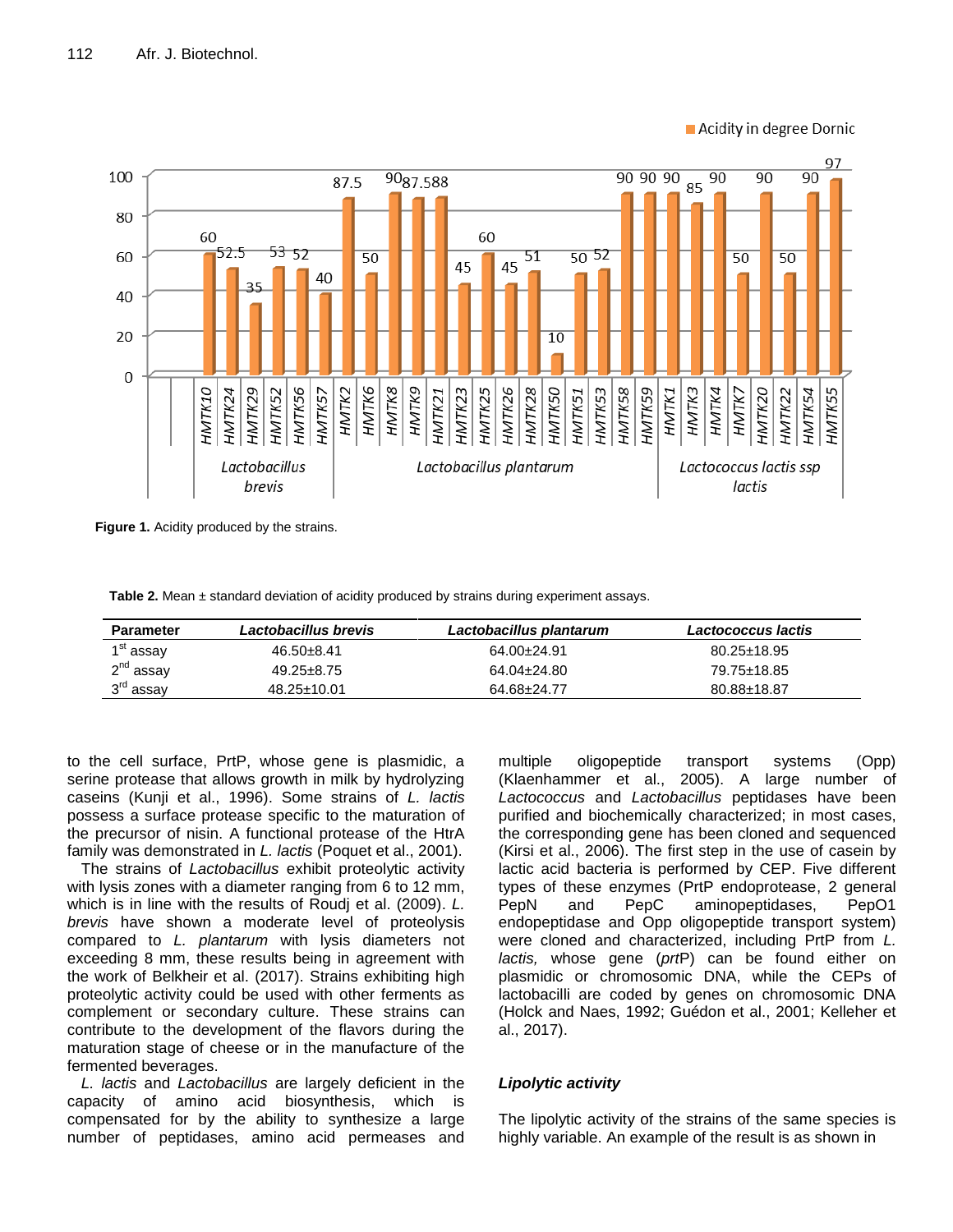**Table 3.** Acidity production expressed by different strains.

| <b>Strain</b>                   | Mean $\pm$ standard deviation    |
|---------------------------------|----------------------------------|
| Lactobacillus brevis            | 48.75 $\pm$ 9.33 <sup>(a)</sup>  |
| Lactobacillus plantarum         | 64.00 $\pm$ 24.91 $(a)$          |
| Lactococcus lactis subsp lactis | 80.25 $\pm$ 18.95 <sup>(a)</sup> |

Values are mean  $\pm$  standard deviation. <sup>(a)</sup>No significant difference was obtained by Ducan's test between three assay.



**Figure 2.** Proteolytic activity of the bacterial strains.

**Table 4.** Proteolysis expressed by different strains.

| <b>Strain</b>                   | Mean $\pm$ standard deviation      |
|---------------------------------|------------------------------------|
| Lactobacillus brevis            | $0.533 \pm 0.273$ <sup>(a)</sup>   |
| Lactobacillus plantarum         | $0.6857 \pm 0.1875$ <sup>(a)</sup> |
| Lactococcus lactis subsp lactis | $0.9250\pm0.2816$ <sup>(a)</sup>   |
|                                 |                                    |

Values are mean  $\pm$  standard deviation. <sup>(a)</sup>No significant difference was obtained by Ducan's test between three assay.

Figure 3. The ratio of the clear halo to the colony diameter (h/c) expressing the lipolytic activity was calculated for each strain (Figure 4). The statistical study of the means obtained for the lipolytic activity shows significant differences (p < 0.05) by Duncan's post hoc test (Table 5). The strains of *Lactococcus lactis* ssp *lactis* express a higher activity with ratios ranging from 2 to 5 by comparing it with that expressed by *L. plantarum*. The two species preferentially hydrolyze short chain fatty acids knowing that the milk fat is rich of these fatty acids. *L. lactis* exhibits a stronger esterase activity than that of *L. plantarum* according to Macedo et al. (2003) and Karam

et al. (2012), which confirms the results of the present study. Several studies have characterized the esterases of *L. plantarum* (Gobbetti et al., 1997; Brod et al., 2009; Esteban-Torres et al., 2013, 2014, 2015; Kim et al., 2017). The lipolytic activity of *L. brevis* remains the lowest with ratios (h/c) not exceeding 3.

The study of Herreros et al. (2004) suggests that *L. plantarum* strains hydrolyze C8 and C14 fatty acids while those of *L. brevis* have shown greater esterase activity on C4 and C8 fatty acids. The study of the genome of *L. plantarum* WCFS1 reveals the presence of a rich repertoire of esterases and lipases suggesting their important role in cellular metabolism, among them LpEst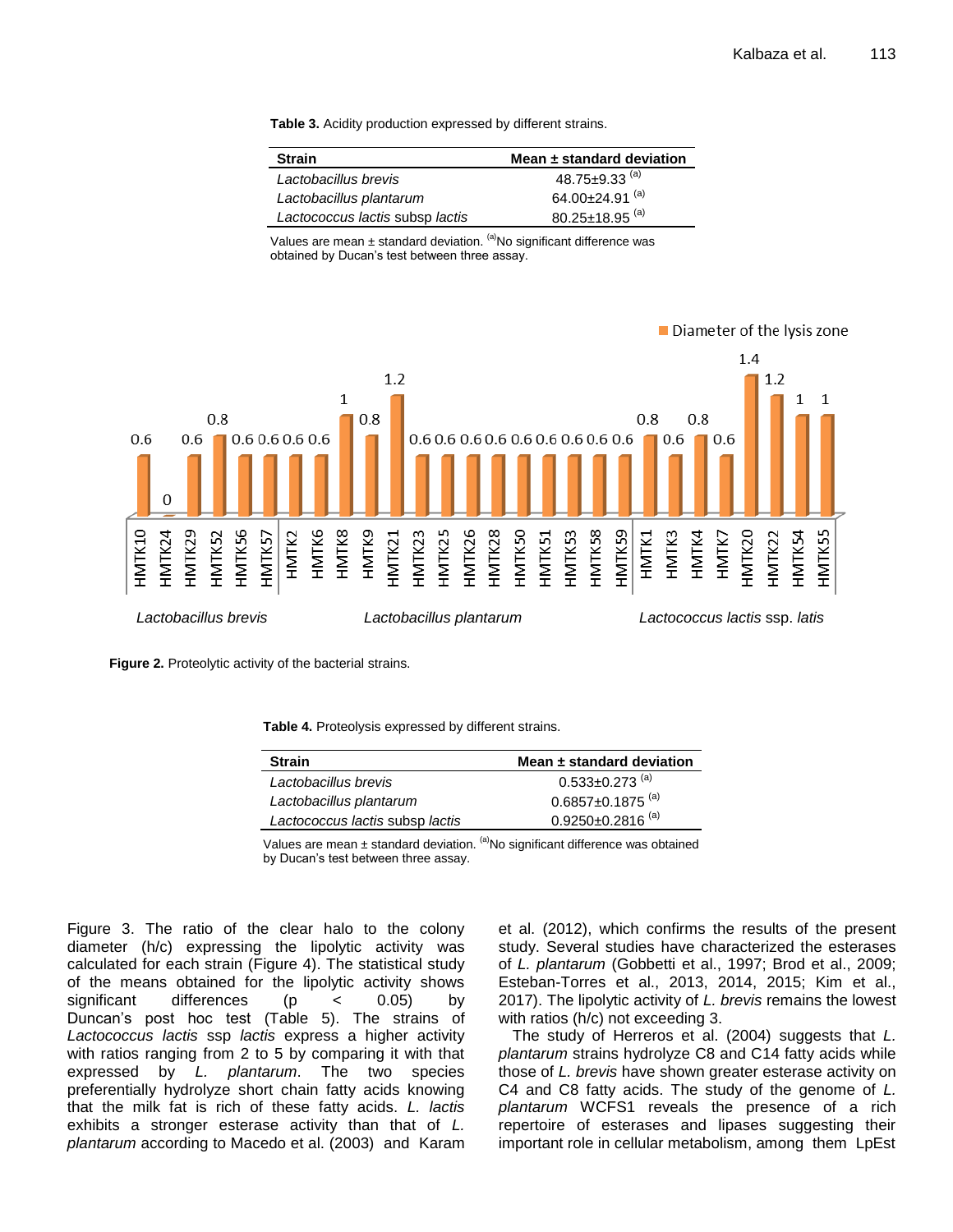

**Figure 3.** Lipolytic activity on MRS medium deprived of tween 80 and supplemented with 1% milk fat.



# Ratio of the clear halo to the colony diameter ( $h/c$ )

**Figure 4.** Lipolytic activity expressed by the strains on the milk fat.

carboxylesterase (Alvarez et al., 2014).

Lipases find promising applications in various fields: hydrolysis and synthesis of long-chain acylglycerols, manufacture of detergents, manufacture of food ingredients, application in the paper industry and biocatalysis of stereoselective transformations. They are widely used in the treatment of products of organic chemistry, the manufacture of cosmetic and pharmaceutical products as well as increased stability or

enantioselectivity (Kapoor and Gupta, 2012).

#### *Production of exopolysaccharides*

The production of EPS by lactic bacteria is a favorable trait to many industrial food processes. The main advantage of the use of exopolysaccharide-producing lactic bacteria in lactic ferments during the production of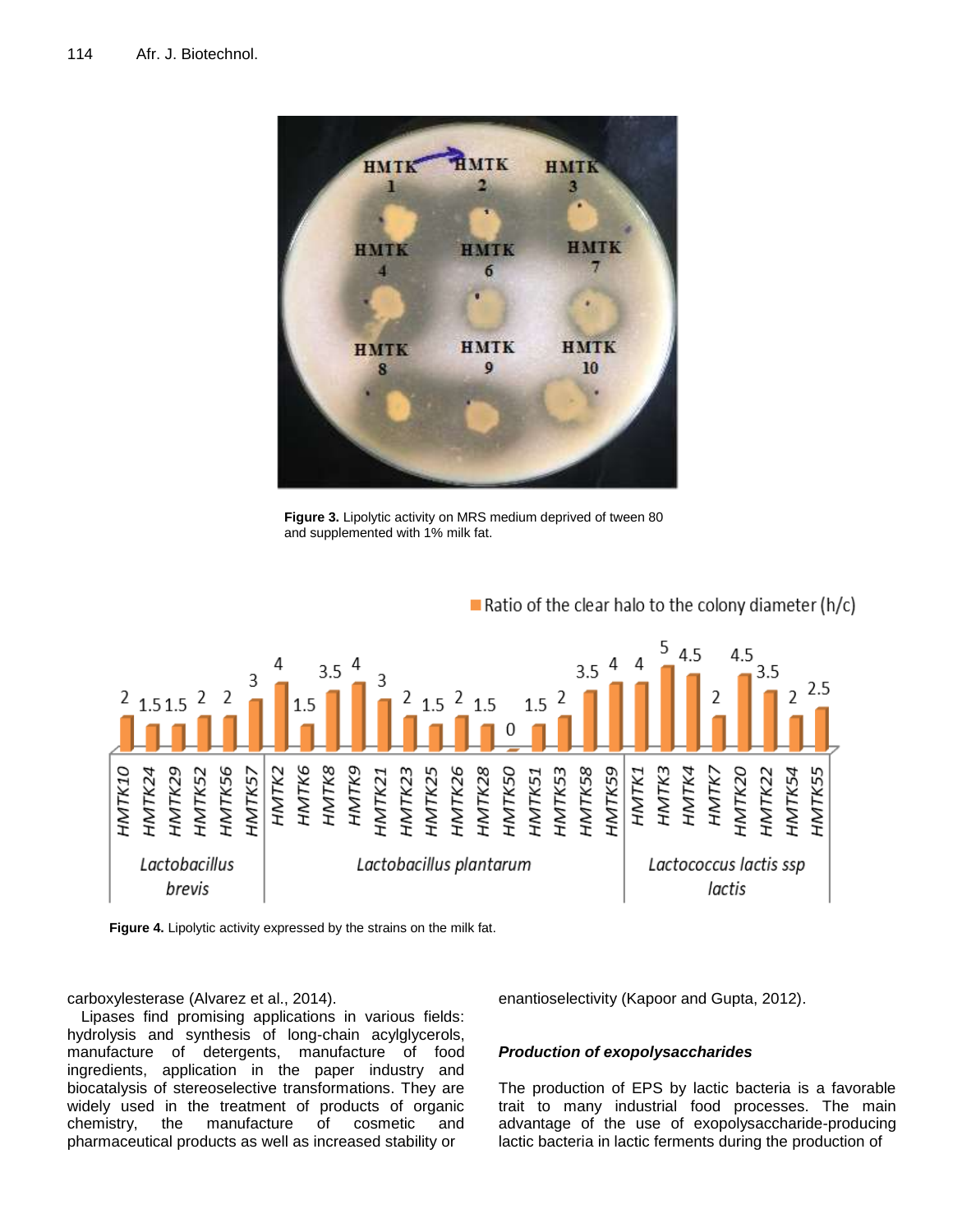**Table 5.** Lipolysis expressed by different strains.

| <b>Strain</b>                   | Mean ± standard deviation        |
|---------------------------------|----------------------------------|
| Lactobacillus brevis            | $2.000 \pm 0.548$ <sup>(a)</sup> |
| Lactobacillus plantarum         | 2.429 $\pm$ 1.238 <sup>(a)</sup> |
| Lactococcus lactis subsp lactis | 3.500 $\pm$ 1.195 <sup>(a)</sup> |

Values are mean  $\pm$  standard deviation.  $^{(a)}$ No significant difference was obtained by Ducan's test between three assay.



**Figure 5.** Production of exopolysaccharides on hypersaccharosed MRS medium.

fermented milks is the improvement of the texture and the reduction of the syneresis (expulsion of liquid from a gel). According to this test, negative results were obtained on the Mayeux medium for all the lactic strains, which were unable to develop by forming colonies with a more or less glutinous aspect, testifying to the production of a thickening agent, exopolysaccharides. Nevertheless, four strains, HMTK2, HMTK4, HMTK10 and HMTK24, produce EPS on hypersaccharosed MRS medium (Figure 5).

Several works focus on the EPS production by *Lactobacillus* (Ismail and Nampoothiri, 2010; Dilna et al., 2015; Fontana et al., 2015; Salazar et al., 2015; Oleksy and Klewicka, 2016). To date, about 30 species of *Lactobacillus* producing EPS have been identified, the most well-known being *Lactobacillus casei, Lactobacillus acidophilus, L. brevis, Lactobacillus curvatus, Lactobacillus delbrueckii* subsp. *bulgaricus, Lactobacillus helveticus, Lactobacillus rhamnosus, L. plantarum* and *Lactobacillus johnsonii*. The genetic determinants of EPS are carried either by a plasmidic or a chromosomal DNA. The genes encoding for proteins responsible for EPS synthesis by mesophilic lactic bacteria are generally located on a plasmid. In *Lactococcus*, the production of EPS is less stable, the main reasons being the plasmidic location of the production genes and the presence of a mobile insertion sequence (IS, e.g. ISS1, IS981) (Sanlibaba and Çakmak, 2016).

#### *Aromatic activity*

Co-metabolism of citrate, fermentable sugar is very important in lactic bacteria since it is closely related to the aromatic activity. The strains HMTK2, HMTK4, HMTK8, HMTK10, HMTK20, HMTK21, HMTK24, HMTK50, HMTK51 and HMTK58 were found to produce citratase (Figure 6).

Lactic bacteria using citrate play an important role in many dairy processes. They are responsible for the production of aromatic compounds (diacetyl and acetoin). Diacetyl is essential for establishing the flavor of dairy products such as butter and buttermilk and sometimes, young cheeses. Because of these properties, these lactic bacteria are often called aroma bacteria. During the citrate metabolism,  $CO<sub>2</sub>$  is also produced, which leads to eye formation in certain types of cheese.

The strains HMTK 8, HMTK20, HMTK21 and HMTK58 show a positive result for the production of acetoin (Figure7).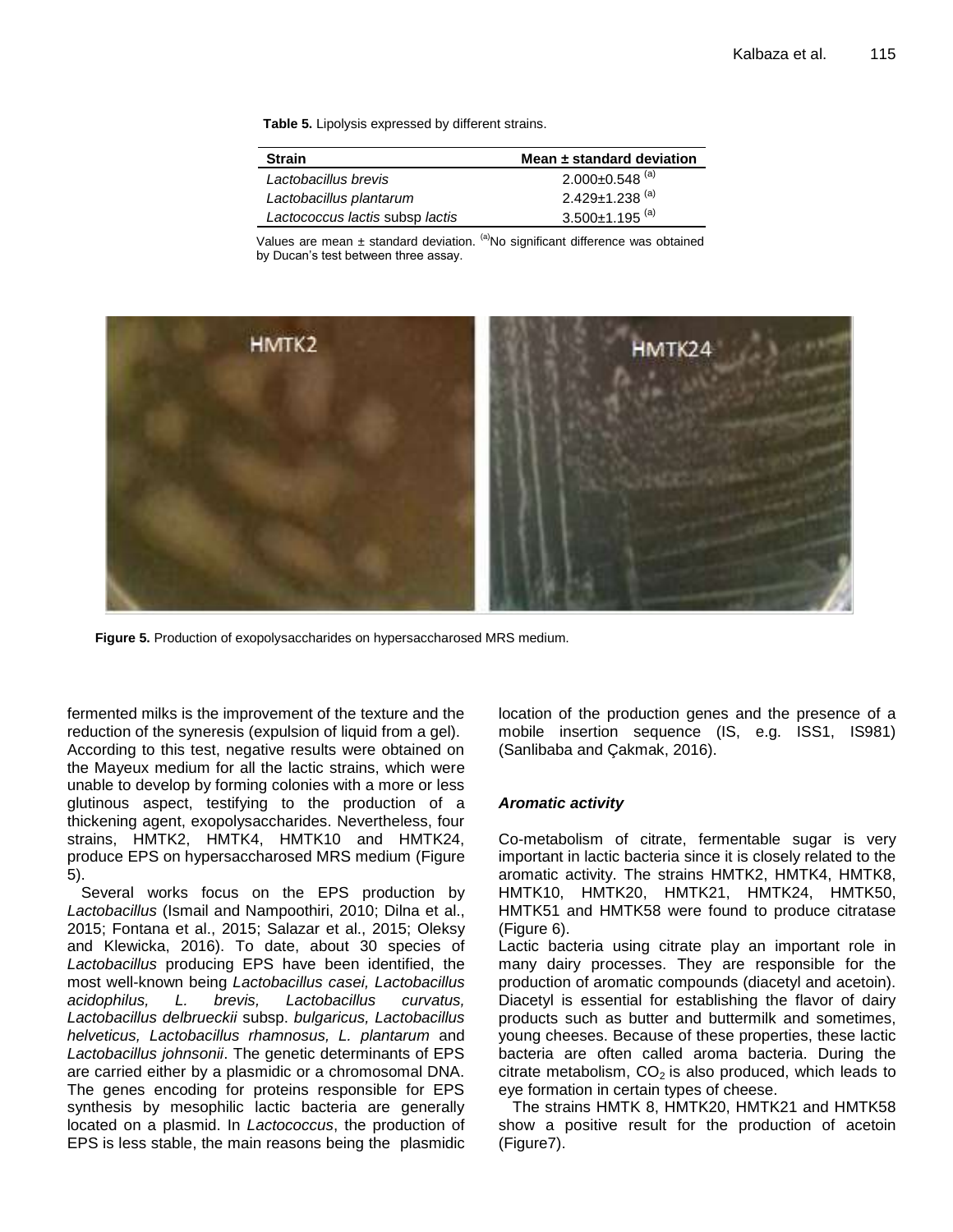

**Figure 6.** Citratase production in semi-solid agar with citrated milk.



**Figure 7.** Production of acetoin revealed by Voges-Proskauer colored reaction.

#### **Conclusion**

This study shows the interesting technological properties presented by strains of *L. lactis* ssp *lactis, L. plantarum* and *L. brevis* isolated from hamoum. Some of them produce amounts of lactic acid of up to 9.7 g/L. They express proteolytic activity of milk proteins and lipolytic of milk fat. Ten strains possess citratase and four strains produce acetoin. These strains are good candidates for use in the food industry.

# **CONFLICT OF INTERESTS**

The authors have not declared any conflict of interests.

#### **REFERENCES**

Accolas PJ, Veaux M, Auclair J (1971). Etude des interactions entre

diverses bactéries lactiques thermophiles et mésophiles, en relation avec la fabrication des fromages à pâte cuite. Le Lait 51:249-272.

- Åkerberg C, Hofvendahl K, Zacchi G, Hahn-Hägerdal B (1998). Modelling the influence of pH, temperature, glucose and lactic acid concentrations on the kinetics of lactic acid production by *Lactococcus lactis ssp. lactis* ATCC 19435 in whole-wheat flour. Appl. Microbiol. Biotechnol. 49:682-690.
- Alvarez Y, Esteban-Torres M, Cortés-Cabrera Á, Gago F, Acebrón I, Benavente R, Mardo K, Rivas B, Muñoz R, Mancheño J.M (2014). Esterase LpEst1 from *Lactobacillus plantarum*: A Novel and Atypical Member of the αβ Hydrolase Superfamily of Enzymes. PLOS ONE. 9(3):e92257.
- Axelsson L (2004). Classification and Physiology. In Lactic Acid Bacteria – Microbiology and functional aspects. Edited by S. Salminen, A.v. Wright et A; Ouwehand. Marcel Dekker, Inc. 1-66. ch1
- Backus L, Wels M, Boekhorst J, Dijkstra A.R, Beerthuyzen M, Kelly W.J, Siezen RJ, van Hijum SAFT, Bachmann H (2017). Draft Genome Sequences of 24 *Lactococcus lactis* Strains. Genome Announc. 5:13.
- Bekhouche F, Merabti R, Bailly J.D (2013). "Lemzeiet": Traditional couscous manufacture from fermented wheat (Algeria); investigation of the process and estimation of the technological and nutritional quality. Afr. J. Food. Sci. Technol. 4(8):167-175.
- Belkheir K, Karam HZ, Karam NE (2017). New proteolytic pathway